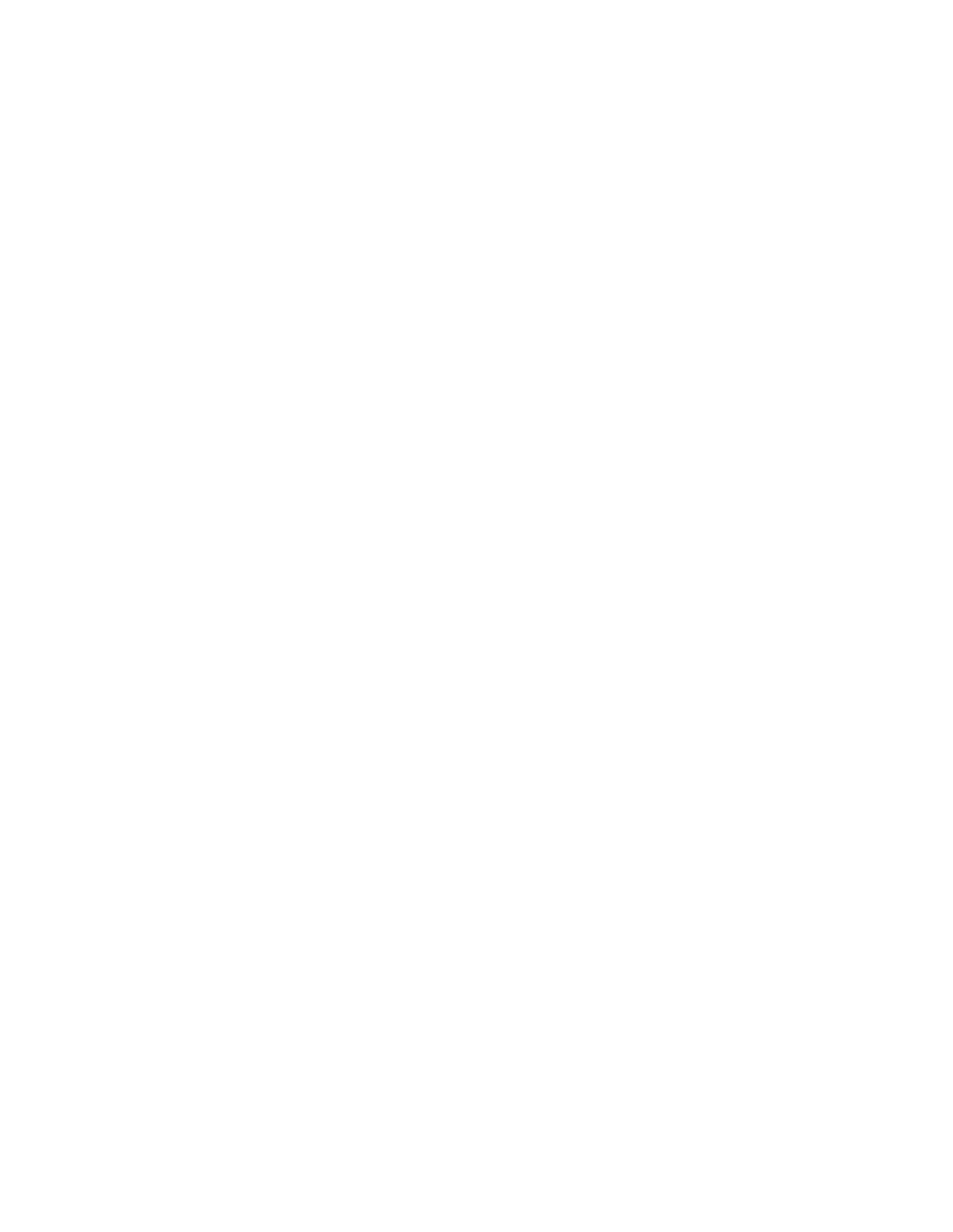### **SECTION 15103 BUTTERFLY VALVES**

### <span id="page-2-0"></span>**PART 1 - GENERAL**

### <span id="page-2-1"></span>1.01 REQUIREMENT

Butterfly valves for buried water system service. Under this specification the Contractor shall be required to furnish, deliver, and unload within the time specified in the Special Conditions, the butterfly valves as specified on the bidding sheets and hereinafter described in these specifications.

### <span id="page-2-2"></span>1.02 VALVE MANUFACTURER

The name of the manufacturer of the valves to be furnished by the bidder shall be stated on the bidding sheets. Inasmuch as valves require an in-service review over an extended period of time for evaluation by the District for acceptance, it is necessary that proposed valves other than those specified must be submitted for evaluation well in advance of the bid opening, for acceptance prior to the award of the contract. Generally, the specified 35-day period following issuance of the Acceptance-of-Proposal will not result in approval of alternate valves.

### <span id="page-2-3"></span>1.03 GUARANTEE

The Contractor shall guarantee all materials and workmanship of items furnished under these specifications to be free from defects for a period of one (1) year after final completion and acceptance of the entire contract work. The Contractor shall, at his own expense, repair or replace all defective materials or workmanship supplied by him found to be deficient with respect to any provisions of this specification.

### <span id="page-2-4"></span>**PART 2 - PRODUCT**

### <span id="page-2-5"></span>2.01 VALVES

Butterfly valves shall conform to the latest revision of AWWA Standard C-504 for rubber-seated butterfly valves, subject to the following requirements: Valves shall be of Class 150B, shall have 125-lb. American Standard flanges and, unless otherwise shown, shall be short-bodied. Shaft seals shall be rubber "O"-ring, and journal packing shall be rubber or split-V type packing.

All valves shall be new and of current manufacture and shall be per EMWD Acceptance list.

#### <span id="page-2-6"></span>2.02 VALVE ENDS

Shall be as specified on the bidding sheet; either flanged both ends, hub-end both ends, or one flanged end and one hub-end, as required, conforming to the following specifications: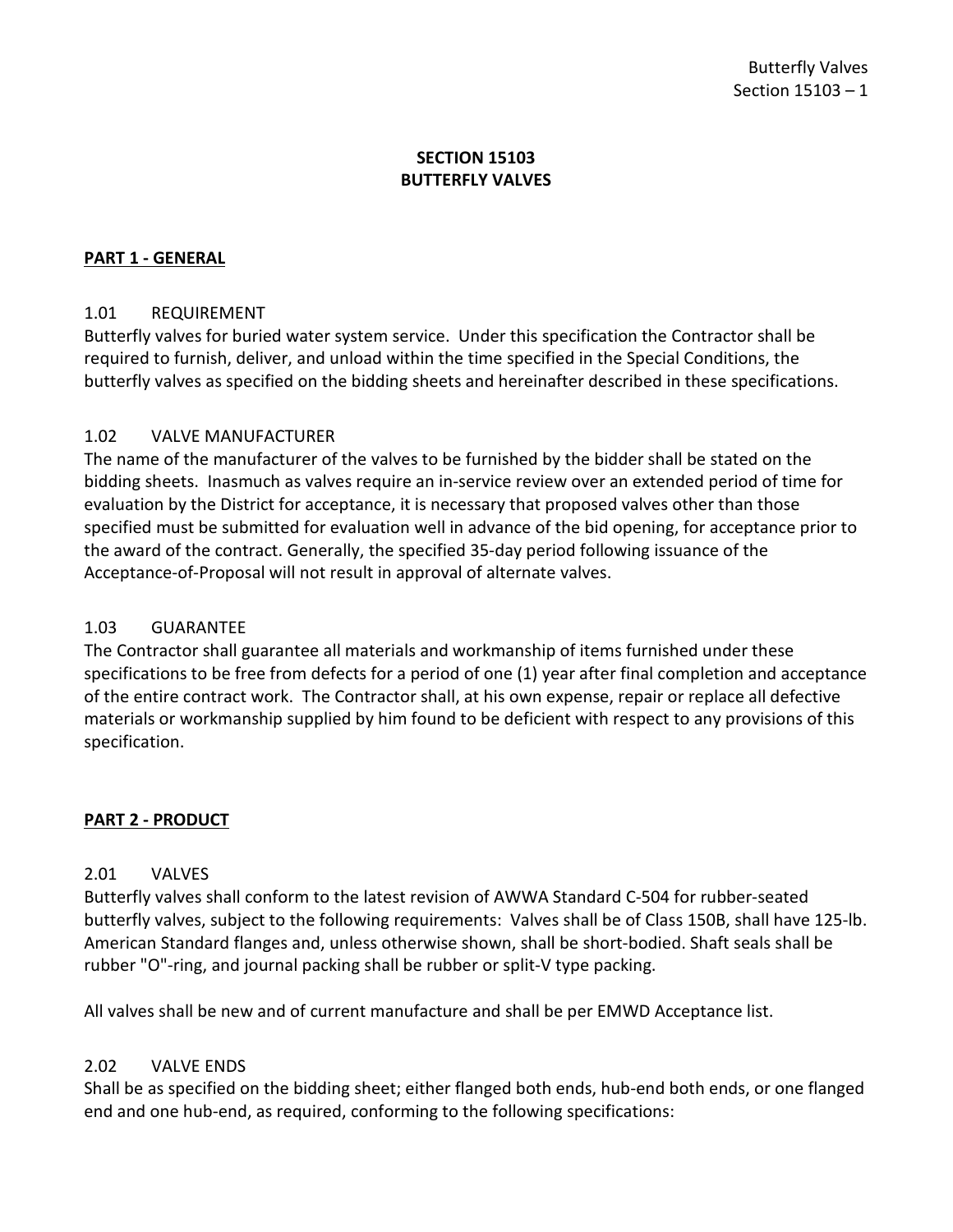- A. Flanged End. Flanged ends shall be designed for the water pressure as specified in AWWA C-504 and drilled to the American Standard for 125# Cast Iron Flanges, and flange face shall not be raised. Flange face shall have standard machine finish.
- B. Hub-End. Hub-ends shall be designed for the water pressure as specified in AWWA C-504 and shall be "Ring-tite" or approved equal.

## <span id="page-3-0"></span>2.03 OPERATORS

The valve shall be provided with a totally enclosed buried service operator designed for the full working pressure across the disc and conforming to the requirements of the above-referenced AWWA Standard. Valves shall be installed with the shaft in a horizontal position. The operators shall be side-mounted, equipped with a 2" operating nut and have a raised boss at the input shaft to accommodate a 5" pipe. The operating torque rating shall conform to Table I of the above referenced AWWA Standard for the pressure classification specified, and shall be designed in accordance with the requirements of AWWA C-504-80 Appendix. Operator input torque ratings shall fully comply with the above referenced AWWA Standard. Operation shall be clockwise to close, counterclockwise to open. The minimum number of turns to close valve shall have a minimum of two (2) turns per diameter inch and a maximum of five (5) turns per diameter inch of valve size.

Valve operator shall be oriented with respect to pipeline intersection in accordance with standard drawing No. B-577.

## <span id="page-3-1"></span>2.04 TESTS

Each valve body shall be tested by the manufacturer under a test pressure equal to twice its design water working pressure, and shall be shop-operated three (3) times in accordance with the requirements of AWWA Standard C-504.

## C. BUTTERFLY VALVES LARGER THAN 12-INCHES

Butterfly Valve Testing. Butterfly valves with size greater than 12 inches shall be hydrostatically tested per AWWA C504 in both directions. This test shall be conducted within 50 miles of the District office and shall be performed in the presence of the District. No valve shall be installed until this testing has been completed and approved by the District.

Each valve shall be tested as detailed in the District Standard Specifications and as specified below:

- 1. Visually inspect each valve and its actuator for compliance with the submittal.
- 2. Visually inspect each valve for obvious damage or substandard construction.
- 3. The testing medium shall be water. Under no circumstances is air to be used as the test medium.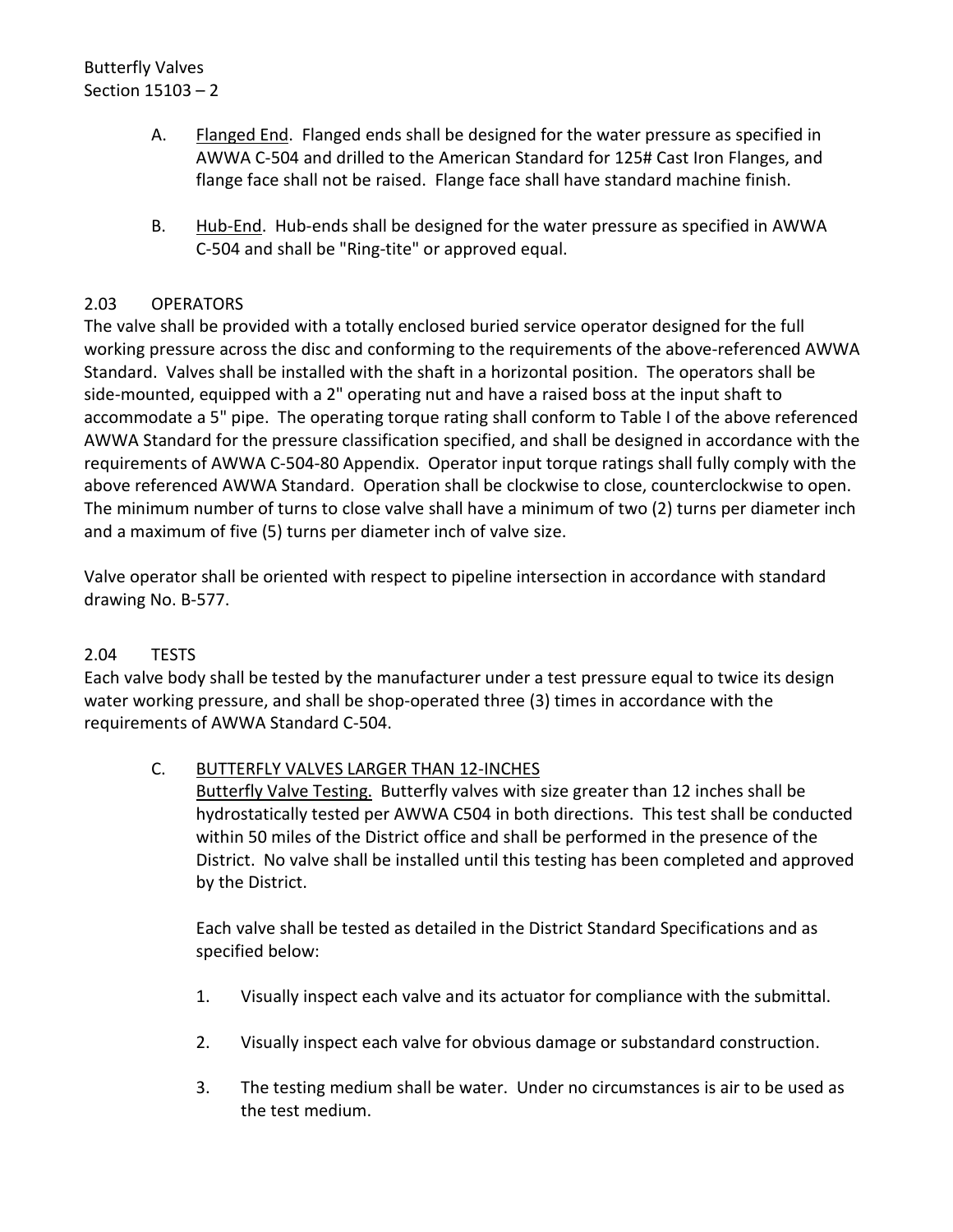- 4. Each valve is to be tested at its rated pressure.
- 5. Both sides of each valve are to be tested.
- 6. The test duration on each side of the valve is 5 minutes. A passing test is one where there is no visible leakage and no decrease on the initial test pressure.
- 7. A valve which fails the pressure test shall be either repaired or replaced. Repaired valves shall be retested. Replacement valves shall be tested using this procedure.
- 8. Valves shall only be repaired by personnel authorized by the valve manufacturer to do the necessary repairs. Unless they have been authorized by the valve manufacturer, supplier or contractor shall not be permitted to perform repairs.

#### <span id="page-4-0"></span>2.05 COATINGS

- A. All valves shall have internal and external ferrous parts epoxy coated. Wetted surfaces shall have an 8 mil minimum (dry film) thickness, unless otherwise specified. The epoxy shall be approved for potable water, and shall conform to AWWA C-550.
- B. All coated surfaces shall be visually and electrically examined for defects. The coating shall be holiday free as determined by a low voltage wet sponge test per AWWA C-550.

**END OF SECTION 15103**